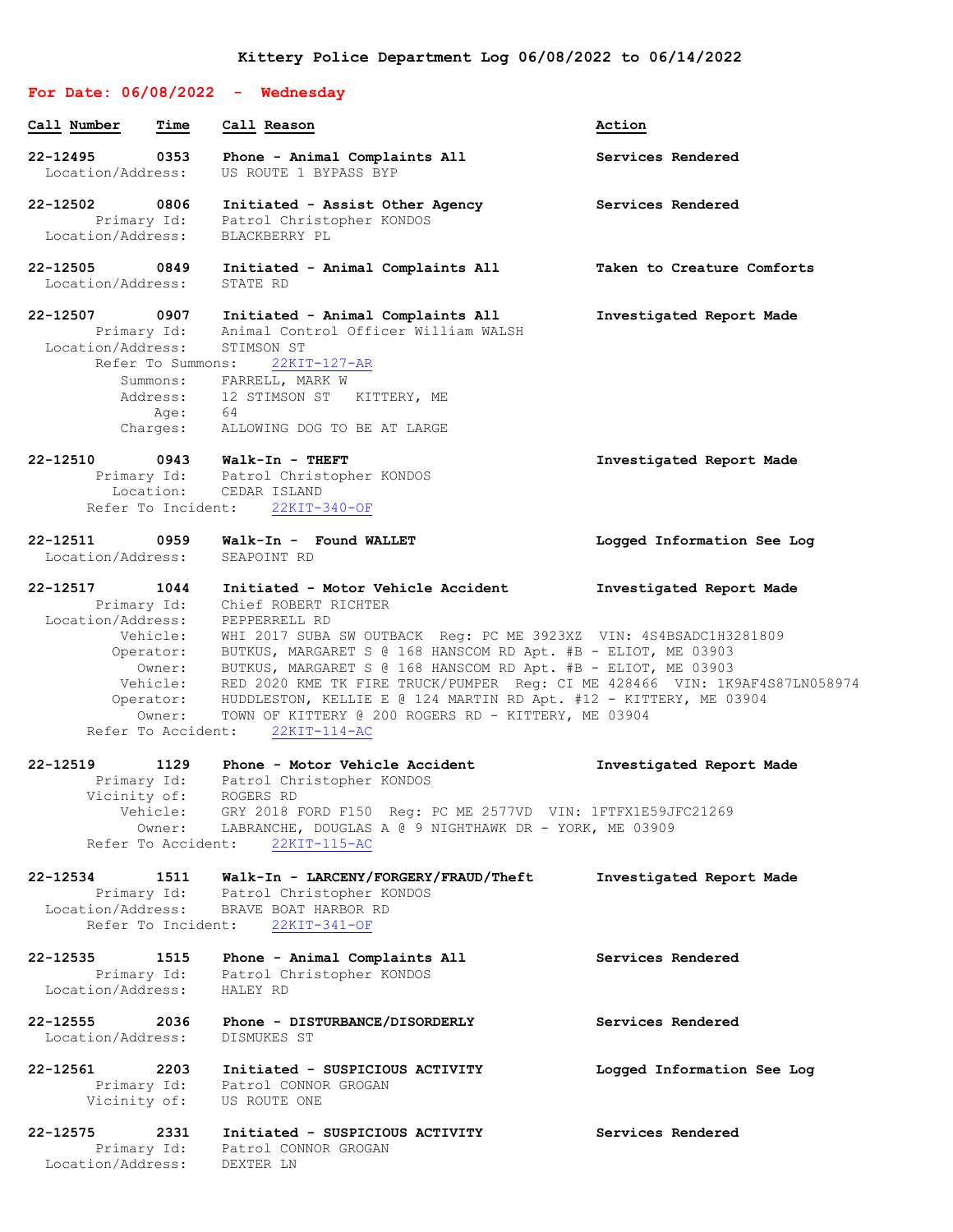# **For Date: 06/09/2022 - Thursday**

| $22 - 12583$<br>0130                                                                                                                | Phone - JUVENILE OFFENSES<br>Vicinity of: GERRISH ISLAND LN                                                                                                                                                                                                                                                                                                                                                                                                                                                                                                                                 | Gone on Arrival               |
|-------------------------------------------------------------------------------------------------------------------------------------|---------------------------------------------------------------------------------------------------------------------------------------------------------------------------------------------------------------------------------------------------------------------------------------------------------------------------------------------------------------------------------------------------------------------------------------------------------------------------------------------------------------------------------------------------------------------------------------------|-------------------------------|
| Location/Address:                                                                                                                   | 22-12601 1025 Phone - Animal Complaints All<br>PICOTT RD                                                                                                                                                                                                                                                                                                                                                                                                                                                                                                                                    | Services Rendered             |
| 22-12611 1323<br>Primary Id:                                                                                                        | 911 - Motor Vehicle Accident<br>Patrol ZACHARY B HARMON<br>Location/Address: US ROUTE 1 BYPASS BYP<br>Vehicle: SIL 2017 4D RAVA4 Reg: PC ME 8043VU VIN: 2T3DFREVXHW572404<br>Operator: LANE, CASTANIA L @ 29 SEELY LN - ELIOT, ME 03903<br>Owner: LANE, CASTANIA L @ 29 SEELY LN - ELIOT, ME 03903<br>Vehicle: GLD 2022 BMW LL X2 Reg: PC NH 5023088 VIN: WBXYJ1C0XN5U42492<br>Operator: ELWOOD, JEFFREY RONALD @ 1009 MAPLEWOOD AVE Apt. #E - PORTSMOUTH, NH 03801<br>Owner: ELWOOD, JEFFREY RONALD @ 1009 MAPLEWOOD AVE Apt. #E - PORTSMOUTH, NH 03801<br>Refer To Accident: 22KIT-116-AC | Investigated Report Made      |
| 22-12630 1609<br>Location/Address:                                                                                                  | Phone - Animal Complaints All<br>NORTON RD                                                                                                                                                                                                                                                                                                                                                                                                                                                                                                                                                  | Services Rendered             |
| Location/Address:                                                                                                                   | 22-12650 1928 Phone - ALARM RESIDENTIAL<br>BOWEN RD                                                                                                                                                                                                                                                                                                                                                                                                                                                                                                                                         | False Alarm UNFOU, ACCIDENTAL |
| Location/Address: US ROUTE ONE                                                                                                      | 22-12655 2148 Phone - SUSPICIOUS ACTIVITY                                                                                                                                                                                                                                                                                                                                                                                                                                                                                                                                                   | Services Rendered             |
| Location/Address: I-95 FRWY                                                                                                         | 22-12659 2237 Initiated - ATL / BOLO Type Info<br>Primary Id: Patrol CONNOR GROGAN                                                                                                                                                                                                                                                                                                                                                                                                                                                                                                          | Services Rendered             |
| Location/Address:                                                                                                                   | 22-12661 2238 911 - SUSPICIOUS ACTIVITY<br>IDLEWOOD LN                                                                                                                                                                                                                                                                                                                                                                                                                                                                                                                                      | Services Rendered             |
| Vicinity of: US ROUTE ONE                                                                                                           | 22-12662 2253 Initiated - MOTOR VEHICLE STOP<br>Primary Id: Patrol CONNOR GROGAN                                                                                                                                                                                                                                                                                                                                                                                                                                                                                                            | Logged Information See Log    |
| For Date: $06/10/2022 -$ Friday                                                                                                     |                                                                                                                                                                                                                                                                                                                                                                                                                                                                                                                                                                                             |                               |
| 22-12702 0826<br>Location/Address: HUNTER AVE                                                                                       | Initiated - Animal Complaints All<br>Primary Id: Animal Control Officer William WALSH                                                                                                                                                                                                                                                                                                                                                                                                                                                                                                       | Services Rendered             |
| 22-12707<br>1003<br>Location/Address: PEPPERRELL RD<br>Refer To Incident:                                                           | Initiated - Criminal Mischief<br>Primary Id: Patrol MICHAEL WEBSTER<br>$22KIT-344-OF$                                                                                                                                                                                                                                                                                                                                                                                                                                                                                                       | Investigated Report Made      |
| 22-12708 1022<br>Location/Address:                                                                                                  | Phone - Animal Complaints All<br>HALEY RD                                                                                                                                                                                                                                                                                                                                                                                                                                                                                                                                                   | Services Rendered             |
| 22-12719 1329<br>Primary Id:<br>Location/Address:                                                                                   | Phone - CIVIL OFFENSES ALL TYPES<br>Patrol Christopher KONDOS<br>US ROUTE ONE                                                                                                                                                                                                                                                                                                                                                                                                                                                                                                               | Services Rendered             |
| 22-12721<br>1421<br>Primary Id:<br>Location/Address:<br>Vehicle:<br>Owner:<br>Vehicle:<br>Operator:<br>Owner:<br>Refer To Accident: | Phone - Motor Vehicle Accident<br>Patrol MICHAEL WEBSTER<br>WALKER ST<br>BLK 2016 KIA 4D SORENT Reg: LB ME 364BEC VIN: 5XYPKDA54GG085763<br>Operator: RAIFF, MATTHEW PETER @ 15 RICE AVE - KITTERY, ME 03904<br>RAIFF, HOLLY S @ 15 RICE AVE - KITTERY, ME 03904<br>BLU 2022 TOYT LL HIGHLAND Reg: PC NH 1589763 VIN: 5TDHZRBH0NS572724<br>SEAMAN, AMANDA A @ 37 WOOD RIDGE LN - EXETER, NH 03833<br>SEAMAN, AMANDA A @ 37 WOOD RIDGE LN - EXETER, NH 03833<br>$22KIT-118-AC$                                                                                                               | Investigated Report Made      |
| 22-12738<br>1633                                                                                                                    | Phone - DOMESTIC DISTURBANCE                                                                                                                                                                                                                                                                                                                                                                                                                                                                                                                                                                | Investigated Report Made      |

| 22-12138          | 10.3.3 |            |                                 | PRODUCTIC DISTURBANCE        |  |
|-------------------|--------|------------|---------------------------------|------------------------------|--|
| Primary Id:       |        |            |                                 | Patrol JOSEPH P BOUCHARD III |  |
| Location/Address: |        | MANSON AVE |                                 |                              |  |
|                   |        |            | Refer To Incident: 22KIT-346-OF |                              |  |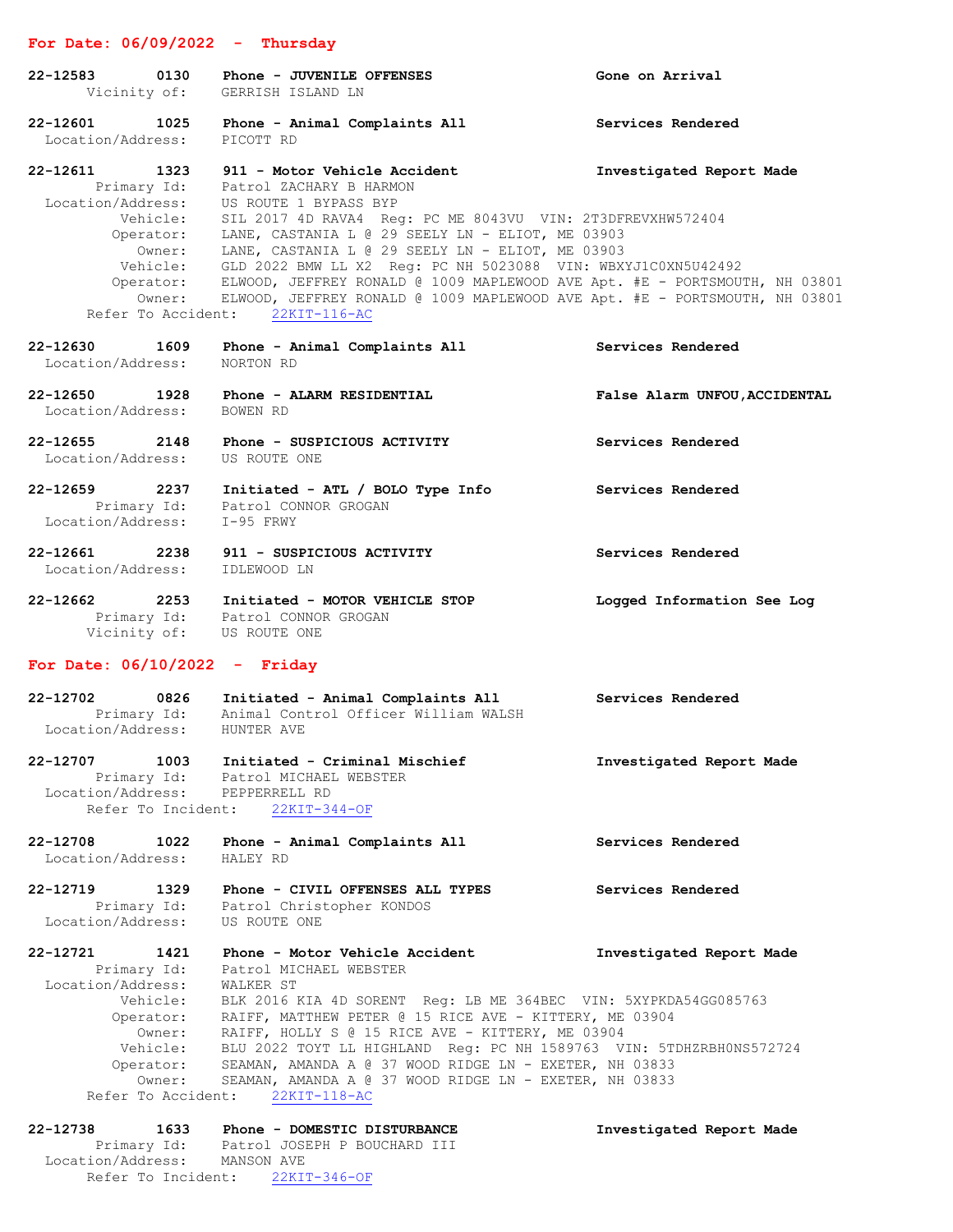**22-12739 1643 Phone - Lost and Found Articles/Items Services Rendered** Primary Id: Patrol CONNOR GROGAN Location/Address: US ROUTE ONE **22-12748 1720 Phone - Motor Vehicle Accident Services Rendered** Primary Id: Patrol JOSEPH P BOUCHARD III Location/Address: US ROUTE 1 BYPASS BYP Vehicle: BLK 2006 MAZD CV MIATA Reg: VT ME 2834A7 VIN: JM1NC25F060116667 Operator: LETCH, AHNAIS ELISA @ 9 PALMER AVE - KITTERY, ME 03904 Owner: LETCH, RONALD C @ 9 PALMER AVE - KITTERY, ME 03904 Vehicle: SIL 2013 SUBA 4D IMPREZ Reg: PC ME 5470XN VIN: JF1GJAA61DH020341 Operator: CANCELADA, EMMA E S @ 17 PHELPS ST - KITTERY, ME 03904 Owner: CANCELADA, EMMA E S @ 17 PHELPS ST - KITTERY, ME 03904 Refer To Accident: 22KIT-119-AC **22-12754 1938 Phone - ALARM NON RESIDENCE TYPES False Alarm UNFOU,ACCIDENTAL** Location/Address: **22-12760 2058 Phone - LOOSE DOG Logged Information See Log** Location/Address: I-95 FRWY **22-12762 2145 Phone - ALARM NON RESIDENCE TYPES False Alarm UNFOU,ACCIDENTAL** Location/Address: STATE RD **For Date: 06/11/2022 - Saturday 22-12782 0735 Phone - Animal Complaints All Services Rendered** Location/Address: OLD POST RD **22-12785 0819 Phone - Animal Complaints All Services Rendered** Location/Address: ELIZABETH LN + HIGH PASTURE RD **22-12793 1207 911 - MVA/FIRE DEPT REQ'D Investigated Report Made** Primary Id: Patrol PATRICK M DAOUST Location/Address: WOODLAWN AVE + LEMONT LN Vehicle: GRY 2012 HYUN 4D SONATA Reg: PC ME 4925SV VIN: 5NPEB4ACXCH391066 Operator: SCOBIE, SHEONA M @ 5 AUTUMN WAY - KITTERY, ME 03904 Owner: SCOBIE, SHEONA M @ 5 AUTUMN WAY - KITTERY, ME 03904 Vehicle: BLK 2021 SUZI MC GSX-S750 M Reg: MC CT 00VVMM VIN: JS1C533B9M7100151 Operator: CRAVEN, JOSHUA A @ 3 E PATTAGANSETT RD Apt. #C - NIANTIC, CT 06357-2339 Owner: CRAVEN, JOSHUA A @ 3 E PATTAGANSETT RD Apt. #C - NIANTIC, CT 06357-2339 Refer To Accident: 22KIT-120-AC **22-12794 1240 Phone - SUSPICIOUS ACTIVITY Services Rendered** Location/Address: OLD POST RD **22-12795 1322 Walk-In - FOUND INSURANCE CARDS Services Rendered** Primary Id: Patrol PATRICK M DAOUST Vicinity of: ROGERS RD Refer To Incident: 22KIT-349-OF **22-12804 1505 Phone - Motor Vehicle Accident Investigated Report Made** Primary Id: Patrol MICHAEL WEBSTER Location/Address: US ROUTE ONE Vehicle: BLU 2021 TOYT 4D CAMRY Reg: PC NH 4717515 VIN: 4T1G11BK4MU038650 Operator: WIRTH, MIKAYLA RUTH @ 5 LUTTS AVE - KITTERY, ME 03904 Owner: TOYOTA OF PORTSMOUTH @ 150 GREENLEAF AVE - PORTSMOUTH, NH 03801 Vehicle: WHI 2014 TOYT 4D SIENNA Reg: CN ME 7200M VIN: 5TDKK3DC4ES515709 Towed: For: Accident By: Triple AAA Towing Operator: FARRELL, JENNIFER M @ 40 FOREST AVE - ORONO, ME 04473 Owner: FARRELL, JENNIFER M @ 40 FOREST AVE - ORONO, ME 04473 Refer To Accident: 22KIT-121-AC **22-12807 1604 Other - Lost and Found Articles/Items Logged Information See Log** Location/Address: SHAPLEIGH RD Refer To Incident: 22KIT-352-OF **22-12820 1911 Phone - SUSPICIOUS ACTIVITY Services Rendered** Location/Address: PEPPERRELL RD **22-12821 1914 Phone - SUSPICIOUS ACTIVITY Services Rendered** Location/Address: STATE RD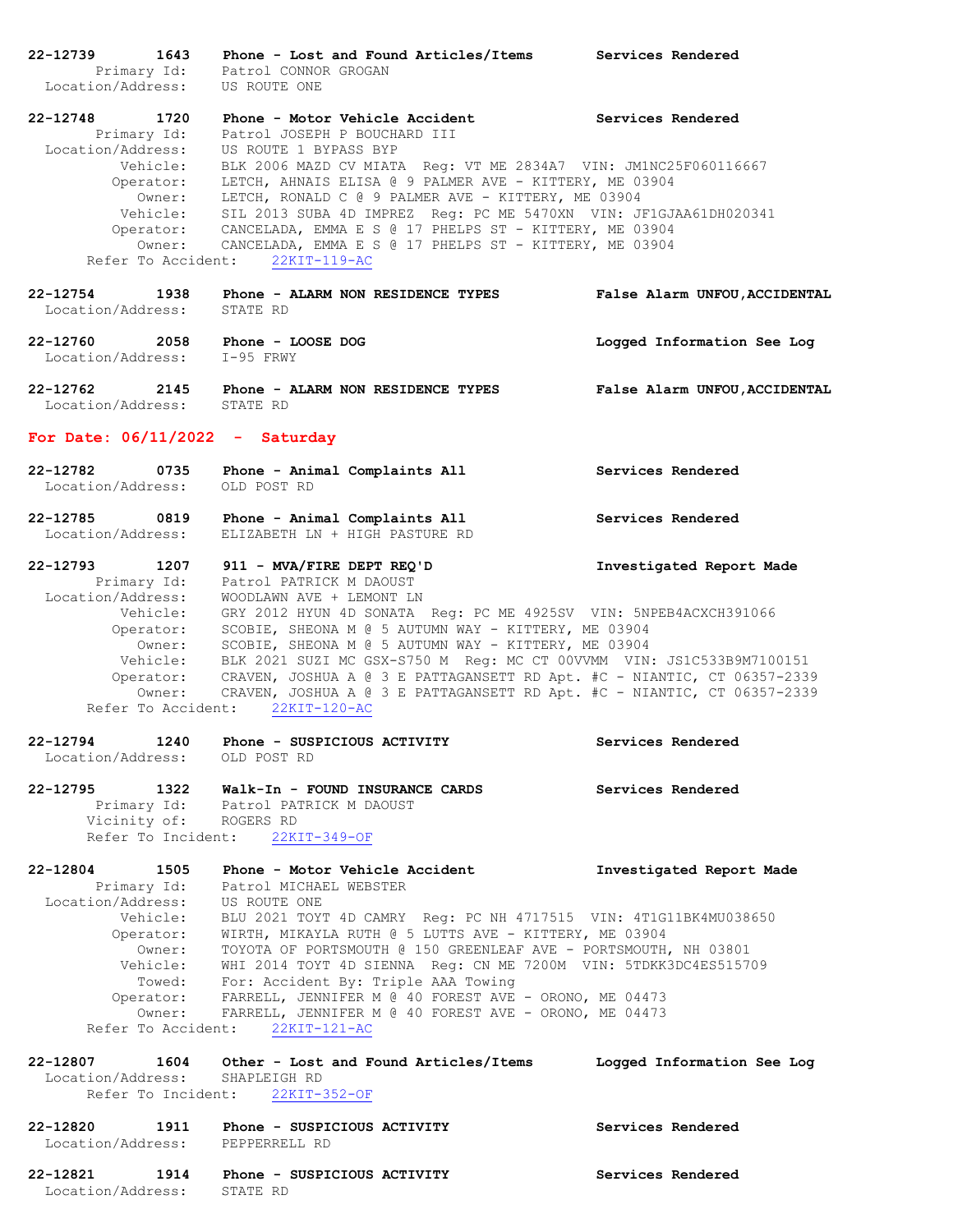**22-12836 2356 911 - DISTURBANCE/DISORDERLY Transported to Hospital** Primary Id: Patrol Molly BOSSI Location/Address: SHAPLEIGH RD Refer To Incident: 22KIT-350-OF

## **For Date: 06/12/2022 - Sunday**

- **22-12837 0049 Phone - DISTURBANCE/DISORDERLY Services Rendered** Location/Address: ELIOT RD
- **22-12839 0151 Phone - MVA/FIRE DEPT REQ'D Investigated Report Made** Primary Id: Patrol Molly BOSSI Location/Address: LEWIS RD Vehicle: WHI 2013 DODG 4D CHARGE Reg: PC ME 9724UW VIN: 2C3CDXJG6DH608231 Towed: For: Accident By: National Wrecker Company Operator: DODGE, KEVIN E @ 148 NORTON RD - KITTERY, ME 03904 Owner: DODGE, HOLLY M @ 148 NORTON RD - KITTERY, ME 03904 Refer To Accident: 22KIT-122-AC
- **22-12863 1023 Phone - LARCENY/FORGERY/FRAUD/Theft Services Rendered** Primary Id: Patrol MICHAEL WEBSTER Location/Address: MARTIN RD
- **22-12880 1355 Initiated - Animal Complaints All Services Rendered** Primary Id: Animal Control Officer William WALSH Location/Address: WOODLAWN AVE
- **22-12885 1434 Phone - Animal Complaints All Logged Information See Log** Location/Address: MAIN ST
- **22-12898 1712 Walk-In - SHOPLIFTING Investigated Report Made** Primary Id: Patrol CORY BLANCATO Location/Address: US ROUTE ONE Refer To Incident: 22KIT-351-OF
- **22-12906 2033 Phone - SUSPICIOUS ACTIVITY Services Rendered** Location/Address: ROGERS RD
- **22-12908 2100 Phone - Noise Complaint Services Rendered** Location/Address: BRAVE BOAT HARBOR RD

## **For Date: 06/13/2022 - Monday**

- **22-12925 0116 Phone - Lost and Found Articles/Items Services Rendered** Primary Id: Patrol Molly BOSSI Location/Address: US ROUTE ONE Refer To Incident: 22KIT-355-OF
- **22-12944 1050 Phone - Assist Other Agency Services Rendered** Primary Id: Patrol MICHAEL WEBSTER Location/Address: WALLINGFORD SQ

**22-12948 1215 Phone - Animal Complaints All Gone on Arrival** Location/Address: WALKER ST

**22-12955 1422 Phone - FIRE, ALL OTHER TYPES OF CALLS Services Rendered** Location/Address: MANSON AVE

**22-12963 1610 Phone - SHOPLIFTING Investigated Report Made** Primary Id: Patrol JOSEPH P BOUCHARD III Location/Address: US ROUTE ONE Refer To Incident: 22KIT-356-OF

**22-12979 1843 Phone - ALARM NON RESIDENCE TYPES False Alarm UNFOU,ACCIDENTAL** Location/Address: US ROUTE ONE

#### **For Date: 06/14/2022 - Tuesday**

| 22-13012          | 1031 |            | 911 - FIRE, VEHICLE |  |
|-------------------|------|------------|---------------------|--|
| Location/Address: |      | GOODWIN RD |                     |  |

**22-13012 1031 911 - FIRE, VEHICLE Services Rendered**